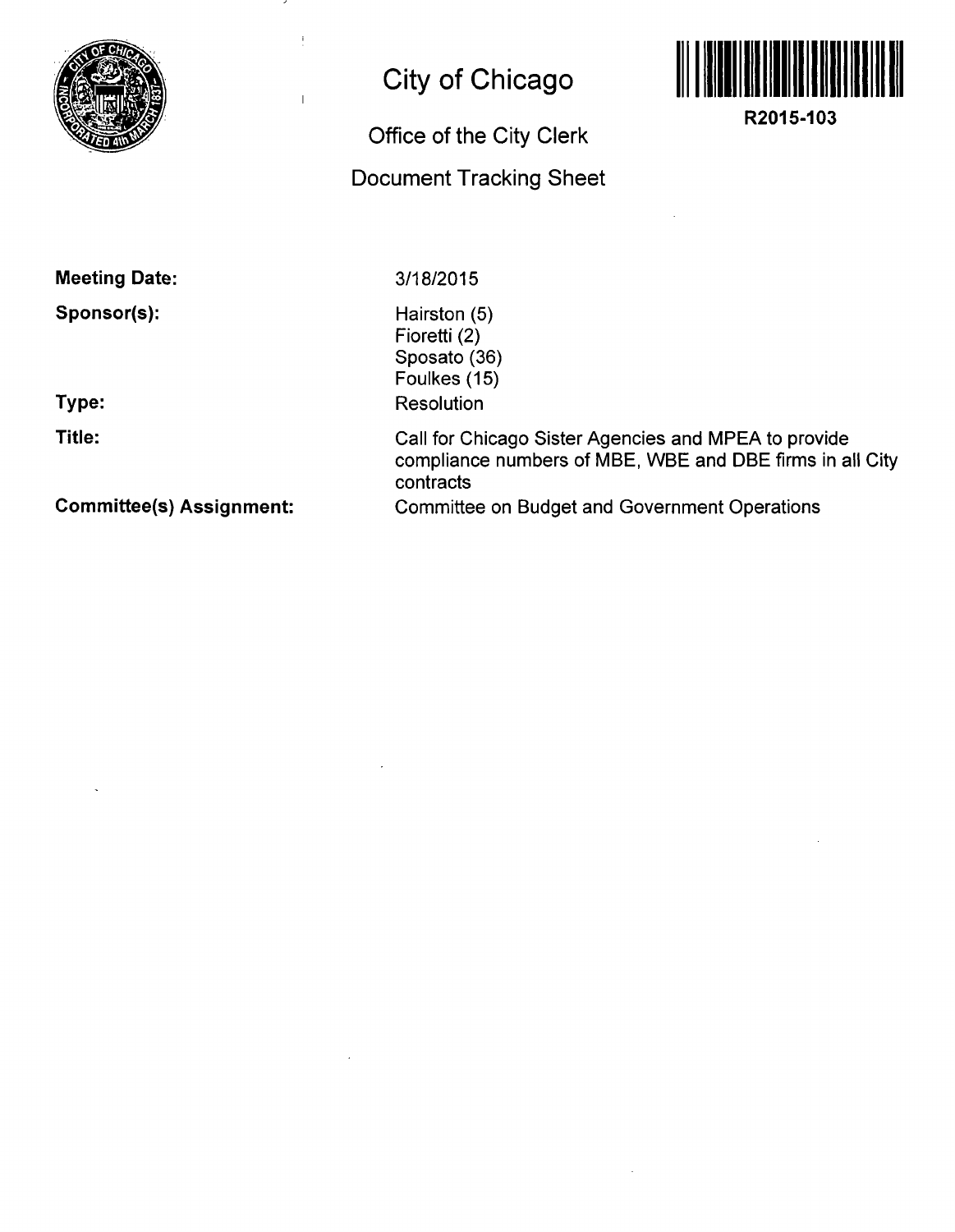Budo

## **RESOLUTIO N**

WHEREAS, the City of Chicago adopted its first Minority and Women Business Enterprise (M/WBE) ordinance on July 31,1990, and

WHEREAS, the principles of this ordinance provided for participation by certified minority and women business enterprises in all contracts, and

WHEREAS, the Chicago Park District, Chicago Public Schools, Chicago Transit Authority, Public Building Commission, City Colleges of Chicago, Chicago Housing Authority (collectively the "Sister Agencies") all have members appointed by the Mayor, and

WHEREAS, the Metropolitan Pier & Exposition Authority (MPEA) has oversight over the operation of Navy Pier and McCormick Place, including construction of improvements to these facilities, and

WHEREAS, the Sister Agencies and MPEA rely upon taxes paid by the citizens of Chicago to fund some or all of their operations, including operating funds, special funds and capital funds, and

WHEREAS, there are M/WBE and/or Disadvantaged Business Enterprise (DBE) programs that each of the Sister Agencies and MPEA have established, which may or may not follow the City's M/WBE ordinance; and

WHEREAS, these M/WBE and/or DBE programs provide for how M/W/DBE credit is counted, and which M/W/DBE certificatioris are accepted to obtain such M/WDBE credit, now therefore

BE IT RESOLVED that the Committee on Budget & Government Operations convene a hearing and invite representatives of the Sister Agencies and MPEA to attend and provide M/W/DBE Compliance numbers, including the total dollars spent on all contracts, the total dollars spent with MBE, WBE and DBE firms, the M/W/DBE certification relied upon, the method used to count M/W/DBE credit and a breakdown of the contracts, including the names and contact information for the primes and subs on each contract for years 2012-2014.

Leslie<sub>A</sub>. Hairston

Alderman, 5<sup>th</sup> Ward